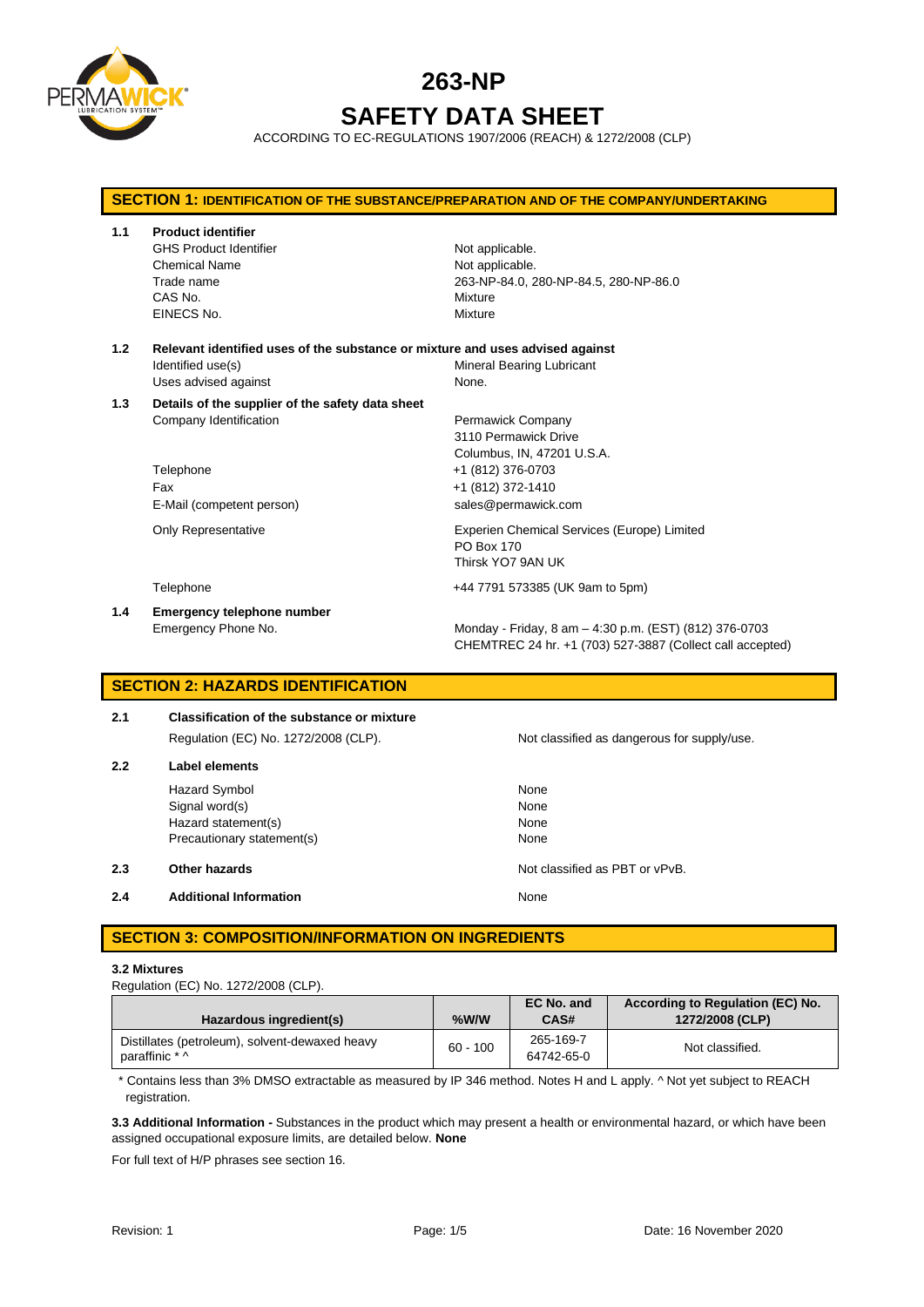

## **SECTION 4: FIRST AID MEASURES**

| 4.1 | Description of first aid measures                                             |                                                                                                                                                    |
|-----|-------------------------------------------------------------------------------|----------------------------------------------------------------------------------------------------------------------------------------------------|
|     | Inhalation                                                                    | Unlikely to be required but if necessary treat symptomatically.                                                                                    |
|     | <b>Skin Contact</b>                                                           | Wash affected skin with soap and water.                                                                                                            |
|     | Eye Contact                                                                   | Eyes should be washed with plenty of water. If symptoms occur<br>obtain medical attention.                                                         |
|     | Ingestion                                                                     | Unlikely to be required but if necessary treat symptomatically.                                                                                    |
| 4.2 | Most important symptoms and effects, both<br>acute and delayed                | None                                                                                                                                               |
| 4.3 | Indication of the immediate medical attention<br>and special treatment needed | None                                                                                                                                               |
|     | <b>SECTION 5: FIRE-FIGHTING MEASURES</b>                                      |                                                                                                                                                    |
| 5.1 | <b>Extinguishing media</b>                                                    |                                                                                                                                                    |
|     | -Suitable Extinguishing Media<br>-Unsuitable Extinguishing Media              | Extinguish with waterspray, dry chemical, sand or carbon dioxide.<br>None anticipated.                                                             |
| 5.2 | Special hazards arising from the substance or<br>mixture                      | This product may give rise to hazardous fumes in a fire.                                                                                           |
| 5.3 | <b>Advice for fire-fighters</b>                                               | A self contained breathing apparatus and suitable protective<br>clothing should be worn in fire conditions.                                        |
|     | <b>SECTION 6: ACCIDENTAL RELEASE MEASURES</b>                                 |                                                                                                                                                    |
| 6.1 | Personal precautions, protective equipment<br>and emergency procedures        | Avoid skin contact. Avoid contact with eyes.                                                                                                       |
| 6.2 | <b>Environmental precautions</b>                                              | Use appropriate container to avoid environmental contamination.                                                                                    |
| 6.3 | Methods and material for containment and<br>cleaning up                       | Contain and cover spilled substance with dry sand or earth or<br>other suitable dry material. Transfer to a container for disposal or<br>recovery. |
| 6.4 | Reference to other sections                                                   | None                                                                                                                                               |
| 6.5 | <b>Additional Information</b>                                                 | None.                                                                                                                                              |
|     | <b>SECTION 7: HANDLING AND STORAGE</b>                                        |                                                                                                                                                    |
| 7.1 | <b>Precautions for safe handling</b>                                          | Avoid skin contact. Avoid contact with eyes.                                                                                                       |
| 7.2 | Conditions for safe storage, including any incompatibilities                  |                                                                                                                                                    |
|     | -Storage Temperature<br>-Incompatible materials                               | Store at room temperature.<br>Strong oxidising agents.                                                                                             |
| 7.3 | Specific end use(s)                                                           | <b>Synthetic Bearing Lubricant</b>                                                                                                                 |
|     | <b>SECTION 8: EXPOSURE CONTROLS/PERSONAL PROTECTION</b>                       |                                                                                                                                                    |

- **8.1 Control parameters**
- **8.1.1 Occupational Exposure Limits**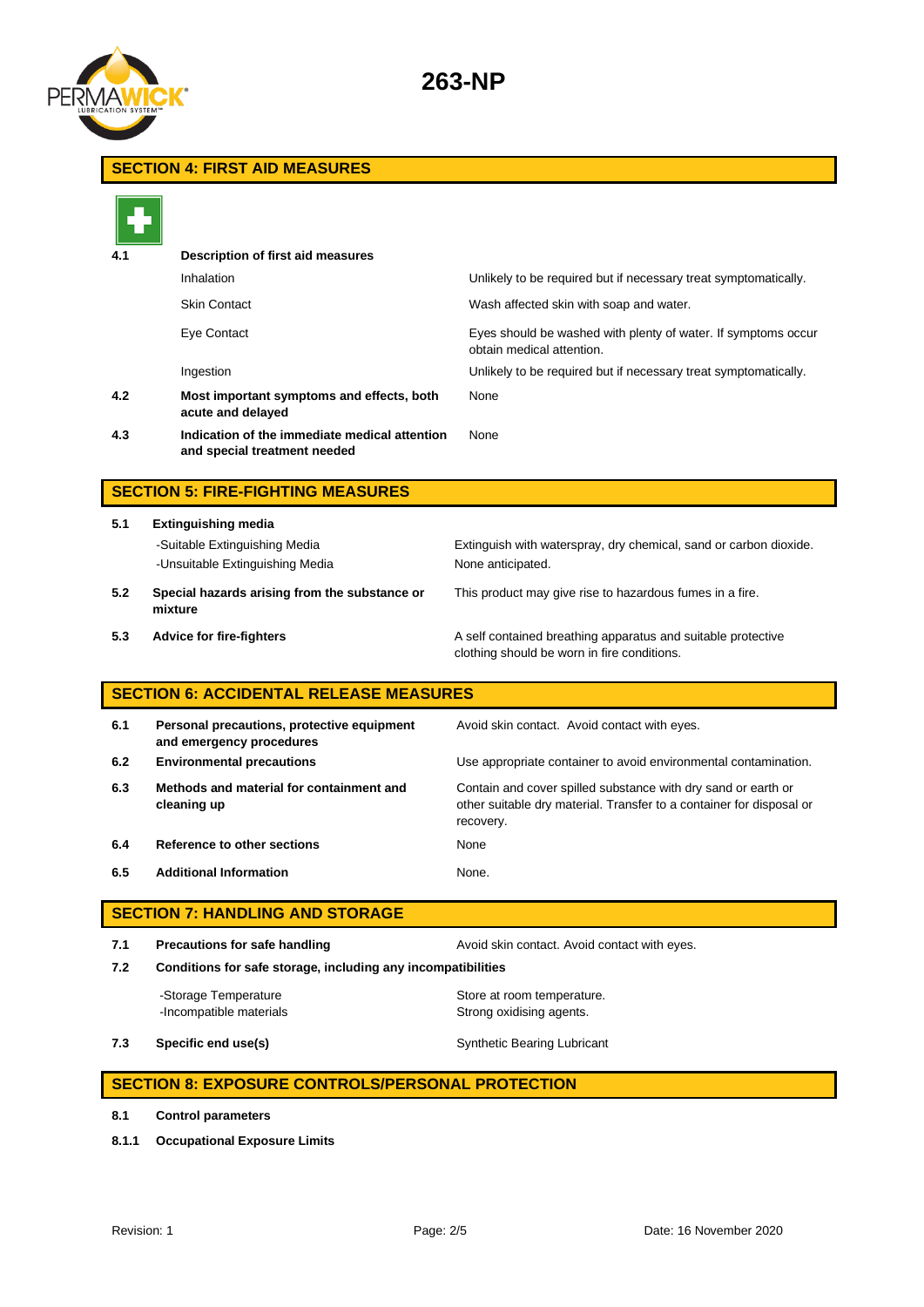## **263-NP**



|                                         |                                                           |                   | LTEL (8 hr | LTEL (8 hr                    | <b>STEL</b> | <b>STEL</b>          |       |
|-----------------------------------------|-----------------------------------------------------------|-------------------|------------|-------------------------------|-------------|----------------------|-------|
|                                         | <b>SUBSTANCE.</b>                                         | <b>CAS No.</b>    | TWA ppm)   | TWA mg/m <sup>3</sup> )       | (ppm)       | (mg/m <sup>3</sup> ) | Note: |
|                                         | None known                                                |                   |            |                               | -----       | -----                | ----- |
| Limit value type<br>(country of origin) |                                                           | <b>SUBSTANCE.</b> | CAS No.    | <b>Biological limit value</b> |             | Note:                |       |
|                                         | None known                                                | -----             | -----      |                               |             | $\frac{1}{2}$        |       |
| 8.1.2<br>8.2                            | Recommended monitoring method<br><b>Exposure controls</b> |                   |            | Not available                 |             |                      |       |
| 8.2.1                                   | Appropriate engineering controls                          |                   |            | Not normally required.        |             |                      |       |
| 8.2.2                                   | Personal protection equipment                             |                   |            |                               |             |                      |       |
|                                         | Eye/face protection                                       |                   |            | Safety spectacles.            |             |                      |       |
|                                         |                                                           |                   |            |                               |             |                      |       |
|                                         |                                                           |                   |            | Not normally required.        |             |                      |       |
|                                         | Skin protection (Hand protection/ Other)                  |                   |            |                               |             |                      |       |
|                                         | Respiratory protection                                    |                   |            | Not normally required.        |             |                      |       |
|                                         |                                                           |                   |            |                               |             |                      |       |
|                                         | Thermal hazards                                           |                   |            | Not normally required.        |             |                      |       |
| 8.2.3                                   | <b>Environmental Exposure Controls</b>                    |                   |            | Not normally required.        |             |                      |       |

## **SECTION 9: PHYSICAL AND CHEMICAL PROPERTIES**

## **9.1 Information on basic physical and chemical properties**

|     | Appearance                               | Granular wet            |
|-----|------------------------------------------|-------------------------|
|     | Colour.                                  | Amber To gray           |
|     | Odour                                    | Fuel oil-like.          |
|     | Odour threshold (ppm)                    | Not available           |
|     | pH (Value)                               | Not available           |
|     | Melting point (°C) / Freezing point (°C) | Not available           |
|     | Boiling point/boiling range (°C):        | Not available           |
|     | Flash point (°C)                         | 213 [Clevland Open cup] |
|     | Evaporation rate                         | Not available           |
|     | Flammability (solid, gas)                | Not available           |
|     | Explosive limit ranges                   | Not available           |
|     | Vapour pressure (Pascal)                 | Not available           |
|     | Vapour density (Air=1)                   | Not available           |
|     | Density (g/ml)                           | 0.87                    |
|     | Solubility (Water)                       | Negligible.             |
|     | Solubility (Other)                       | Not available           |
|     | Partition coefficient (n-Octanol/water)  | Not available           |
|     | Auto ignition point (°C)                 | Not available           |
|     | Decomposition temperature (°C)           | Not available           |
|     | Kinematic Viscosity (cSt) @ 40°C         | 58                      |
|     | <b>Explosive properties</b>              | Not explosive.          |
|     | Oxidising properties                     | Not oxidising.          |
| 9.2 | <b>Other information</b>                 | Not available.          |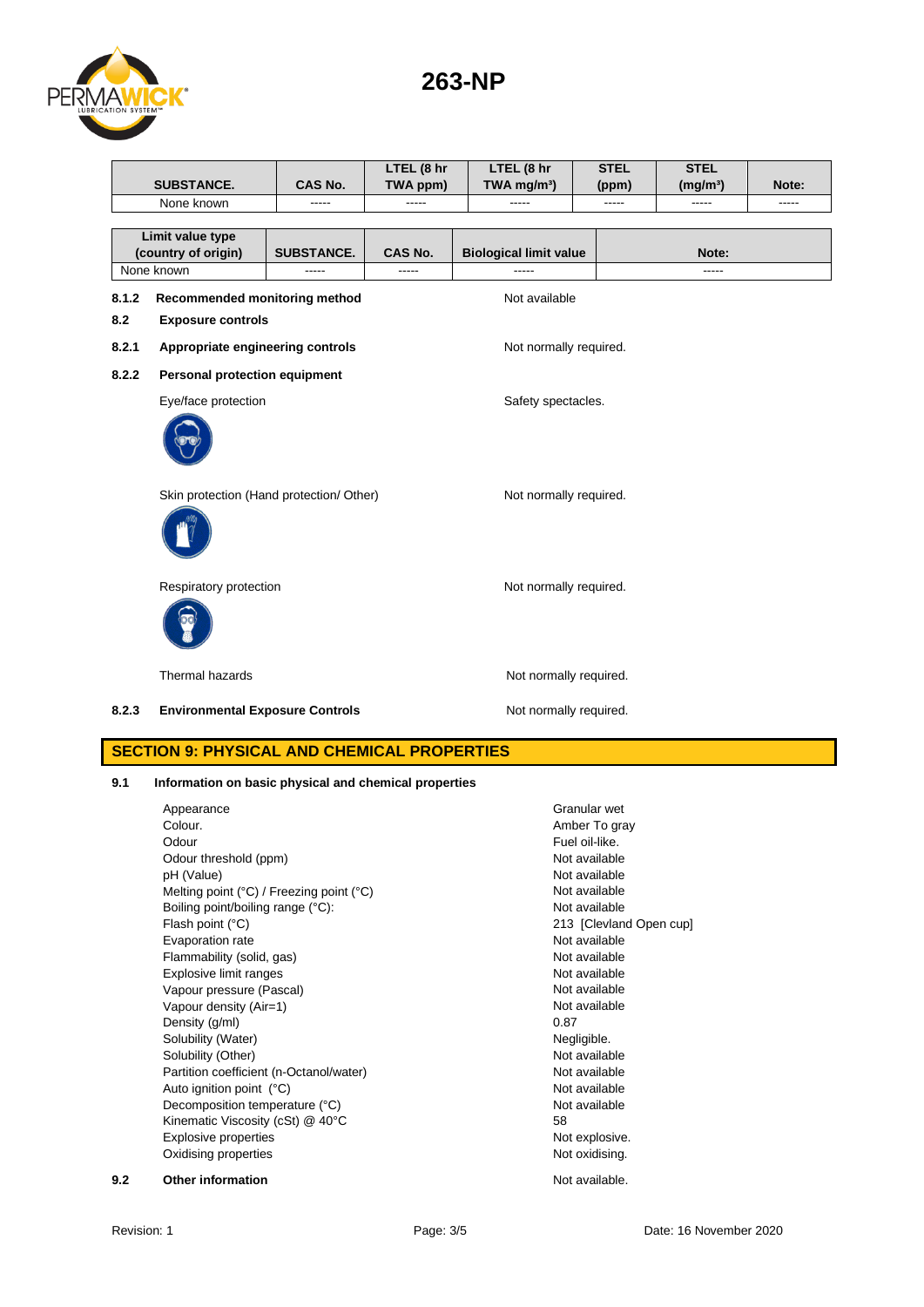

### **SECTION 10: STABILITY AND REACTIVITY**

- **10.1 Reactivity Constraining Stable under normal conditions.**
- **10.2 Chemical stability** Stable.
- **10.3 Possibility of hazardous reactions** None anticipated.
- **10.4 Conditions to avoid** None
- **10.5 Incompatible materials** Oxidizers
- 

**10.6 Hazardous Decomposition Product(s)** Carbon monoxide, Carbon dioxide, Nitrogen, phosphorous oxides

### **SECTION 11: TOXICOLOGICAL INFORMATION**

**11.1 Information on toxicological effects**

#### **11.1.1 Substances**

Not applicable

#### **11.1.2 Mixtures - By analogy with similar materials:**

- Acute toxicity **Not to be expected.** Skin corrosion/irritation **Unlikely to cause skin irritation**. Serious eye damage/irritation **Exercise 2018** Unlikely to cause eye irritation. Respiratory or skin sensitization Not to be expected. Germ cell mutagenicity expected. Carcinogenicity **Not to be expected.** Reproductive toxicity Not to be expected. STOT - single exposure Not to be expected. STOT - repeated exposure Not to be expected. Aspiration hazard Not to be expected.
	-

Non-irritant

Negative Negative

It is not a skin sensitiser.

Not to be expected. Not to be expected. Not to be expected. Not applicable

#### **11.1.3 Substances in preparations / mixtures**

Distillates (petroleum), solvent-dewaxed heavy paraffinic (CAS No. 64742-65-0)

| Acute toxicity            | $LD50 > 5000$ mg/kg (rat)<br>$LC50 = 2.18$ mg/l (4 hour(s)) (rat) |
|---------------------------|-------------------------------------------------------------------|
|                           | $LD50 > 2000$ mg/kg (rabbit)                                      |
| Skin corrosion/irritation | Non-irritant.                                                     |

#### **11.2 Other information None known.** None known.

#### **SECTION 12: ECOLOGICAL INFORMATION**

#### **12.1 Toxicity**

#### **Substances in preparations / mixtures**

|                                      | Distillates (petroleum), solvent-dewaxed heavy paraffinic (CAS No. 64742-65-0)                                                                                     |                                                                                                                                                                                                       |  |  |  |
|--------------------------------------|--------------------------------------------------------------------------------------------------------------------------------------------------------------------|-------------------------------------------------------------------------------------------------------------------------------------------------------------------------------------------------------|--|--|--|
|                                      | Acute toxicity                                                                                                                                                     | $NOEL > 100$ mg/l (96 hour) (P. promelas)<br>NOEL > 10,000 mg/l (96 hour) (G. pulex)                                                                                                                  |  |  |  |
|                                      | Long Term                                                                                                                                                          | $NOEL > 100$ mg/l (72 hour) (P. subcapitata)<br>$NOEL = 10$ mg/l (21 days) (D. magna)                                                                                                                 |  |  |  |
| 12.2<br>12.3<br>12.4<br>12.5<br>12.6 | Persistence and degradability<br><b>Bioaccumulative potential</b><br><b>Mobility in soil</b><br><b>Results of PBT and vPvB assessment</b><br>Other adverse effects | There is evidence of degredation in soil and water.<br>The substance has low potential for bioaccumulation.<br>The product has low mobility in soil.<br>Not classified as PBT or vPvB.<br>None known. |  |  |  |